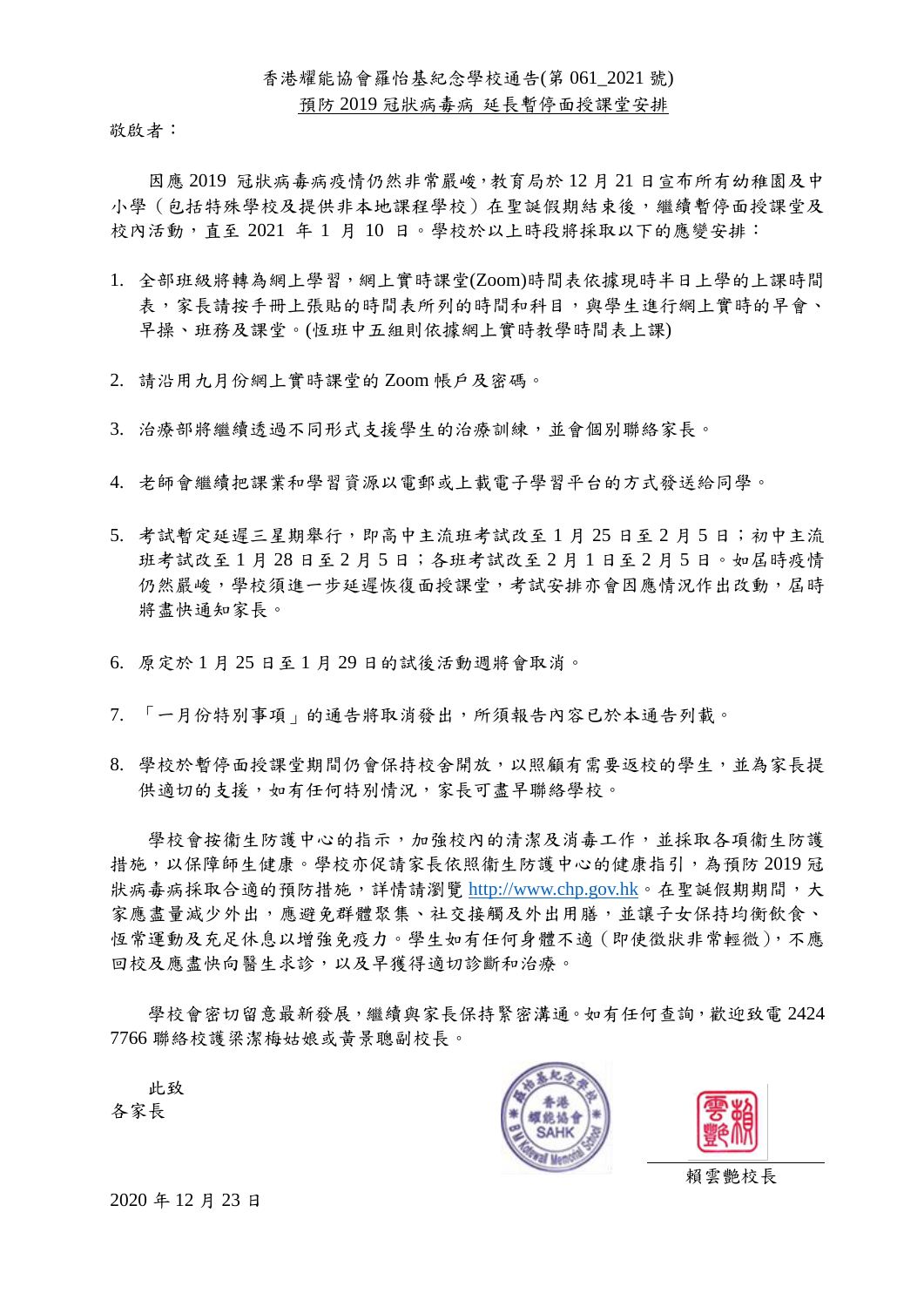## SAHK B M KOTEWALL MEMORIAL SCHOOL School Notice (No.061 2021)

Dear Parents/Guardians, 23 December, 2020

## Prevention of Coronavirus Disease 2019 Further suspension of face-to-face classes for all schools

As the situation of COVID-19 remains severe, the Education Bureau (EDB) announced on 21 December that all kindergartens as well as primary and secondary schools (including special schools and schools offering non-local curriculum) would further suspend face-to-face classes and school activities after their scheduled Christmas holidays until 10 January, 2021. The school will adopt the following measures in the above time period:

- 1. All the classes will switch to online learning. The online real-time class timetable (Zoom lessons) will be the same as the timetable of the half-day schooling. Parents should refer to the timetable in the school handbook and having the Zoom morning assembly, morning exercise, class teacher period and lessons according to the time and subject shown on that timetable. (For Class Hang S5, please refer to the Zoom real-time class timetable.)
- 2. Please use the Zoom ID and password of those used in September Zoom lessons.
- 3. The Therapy Departments will continue to support students' treatment training in different forms, and will contact parents individually.
- 4. Teachers will also send homework and learning resources to students by email or upload to the e-learning platform.
- 5. The examination is tentatively postponed for three weeks, that is, the examination of the mainstream S4-S6 classes will be changed to 25 January to 5 February, 2021; the examination of the mainstream S1-S3 classes will be changed to 28 January to 5 February, 2021; the examination of all the other classes will be changed to 1 February to 5 February, 2021. If the epidemic is still severe by that time and the school have to further delay the resumption of face-to-face classes, the examination arrangement may then need to be change again according to the situation. Parents will be notified as soon as possible.
- 6. The post-examination activity week originally scheduled from 25 January to 29 January, 2021 will be cancelled.
- 7. The notice of "January Special Announcements" will not be issued. Those need to be announced are listed in this notice already.
- 8. During the suspension of face-to-face classes, the school will keep our premise open to take care of those students in need and to provide support to parents whenever necessary.

The school has strengthened disinfection and cleaning of the school campus and strictly observe all the health protection measures in accordance with the instruction from the Department of Health, so as to safeguard the health and well-being of teachers and students. We would like to urge parents to put in place appropriate preventive measures to guard against the spread of COVID-19, based on the health advice from CHP. For details, please refer to [http://www.chp.gov.hk.](http://www.chp.gov.hk/) We should avoid going out, having crowd gatherings and social